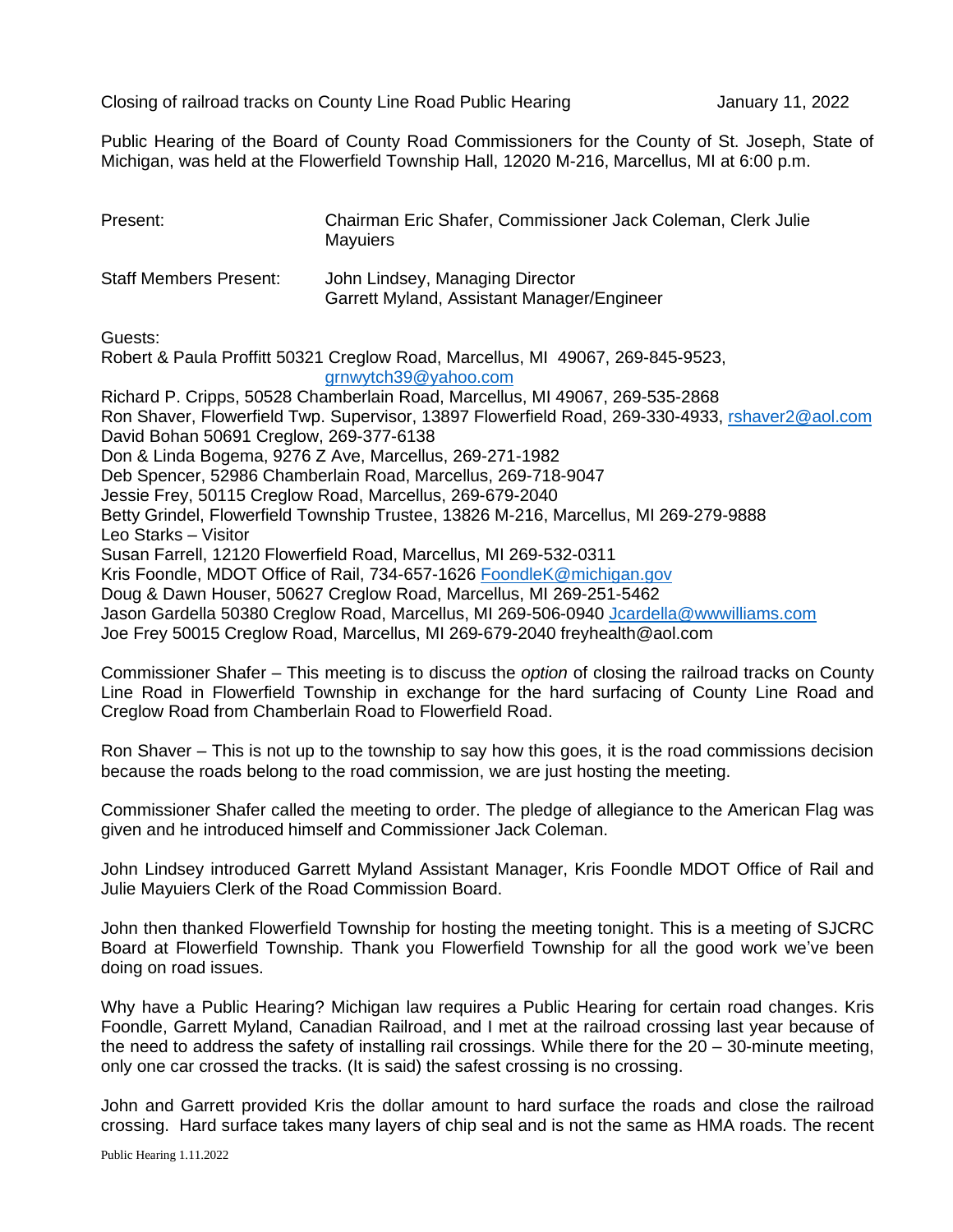paving on Day Road this past summer is an example of a hard surface chip seal road. St. Joseph County is 81% hard surfaced roads. In the 1980's the road commission hard surfaced more roads than they could maintain.

The Public Hearing is to hear from the citizens what they want. There are expenses to maintaining hard surfaced roads of approximately \$20,000 every 7 years to reseal.

Kris Foondle – Thank you for hosting the meeting and the citizens for attending tonight. No decisions have been made to date. We are here to provide all the information needed to make that decision.

Back to last summer, his office is responsible for railroad crossings and to make them safe. They look for the most successeptical to crashes because it costs \$300,000 - \$400,000 to install lights and gates at each crossing. There is joint meeting with the railroad companies, MDOT and road commissions to review the locations. Stop sign crossings are more likely to have accidents. Z Ave/County Line Road crossing made the list of the top 30 roads to receive funds for crossing arms/lights. The program could offer lump sum cash to the road commission if voted to permanently close the crossing. Even with lights and gates, people still go around, and accidents happen. The road commission has outlined to hard surface roads and install cul-de-sacs is beneficial. The closure of the crossing will make folks have to take another route to get to the other side of the closed crossing when a road is closed. ACT 51 money is given to the road commission and the road commission is required to spend it on transportation needs in their district. Railroads also give the road commission a cash incentive and the Feds make a matching cash donation to help. Total the road commission receives should be more than sufficient to close crossings and hard surface roads and to seal the road 7 years later.

Garrett Myland – we are required to do something at the crossing either we install gates, or we close the road.

Frey – There have been zero accidents at that crossing. What is the closest crossing that does not have any arms?

Foondle – One in Cass County, which doesn't have arms. We have to prioritize based on the risks of the 4,647 crossings in the state and 2,450 have active warning devices. The goal is to get to these as quickly as possible.

Frey – Canadian National?

Foondle – It's Grand Central a subsidiary to Canadian National

Frey – Kick them out. Were these roads going to be asphalted before?

Lindsey – Never. We can't hard surface any more roads until we fix the ones we have. In the 1980's Flowerfield didn't have many hard surfaced roads. It takes a 50/50 match to hard surface roads.

Frey – If it goes to paved road who holds the liability when the fire department or ambulance can't make it to his house? He will make the road commission liable if this happens. He has had  $5 - 6$  cars chewed up by the dust control. He pays taxes to the middle of the road and should have a say in this matter.

Lindsey – If you don't want dust control applied in front of your house notify the township. It is a quality of life for people that live on the road.

Proffitt – How far back from the center of the road will trees be cut back?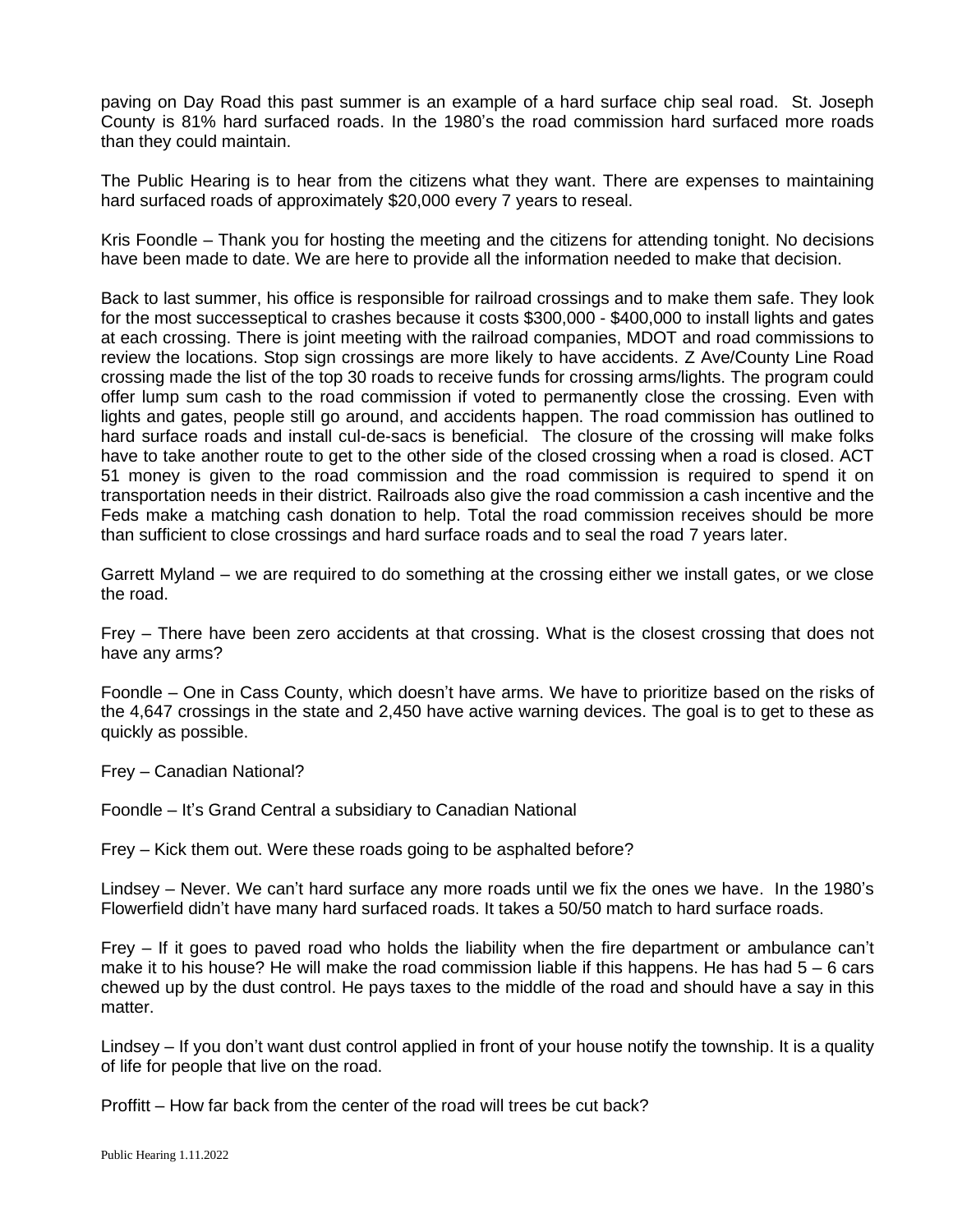Lindsey – Not 33' but a safe distance back. Some trees will have to come out. There was money spent on Day Road tree removal.

Proffitt – One way out for ambulance?

Lindsey – Trees on west side of Creglow will need to be cleaned up a bunch and hope we would improve with the drifting by doing so. You can't get taxed more because of the road being hard surfaced only the value of your property increases.

Foondle – He lives on a dead-end road, and they are great…no traffic.

Proffitt – He can see both the pros and cons of a dead-end road with snowstorms and drifting.

Cripps – He farms ¾ or the area on the road we are closing. He has drying bins there and this would create more miles for him to get to his drying bins. He owns all the millions of walnut trees on the road and not happy to cut them down.

Frey – Those trees help with the drifting.

Cripps – Don't think we have a good decision yet. Going to create an area on the west side by the tracks for dumping and poaching. Close the road at the last house and put a gate up to Bogeman's house. Wiley's barn is close to the tracks so he would need access.

Bogeman's – We don't mind a gate being installed at all.

Shaver – He doesn't believe a lot of trees were removed when Day Road was paved.

Lindsey – We don't want people to leave the meeting thinking we are taking down all the trees. Dick, they are your trees, and you should get someone to harvest them since they are walnut.

Josiah Kosacok – This is a great instance of government tyranny – keep fixing it until it's broke. He doesn't want to hear any complaints about bad government.

Houser's – We are in favor of closing it. If closed and a cul-de-sac put in for busses, garbage trucks, plows etc.

Lindsey – It would be a 90 – 125' diameter radius turnaround. Garrett has all the guidelines to ensure busses, garbage trucks, etc. can get turned around.

Bogema – We are for it. They understand what it imposed on Dick Cripp because of his farming. People fly by their house now and they are the only house on that stretch of road. They would rather not have it open.

Lindsey – The easy option would be to tell MDOT to put up the crossing arms.

Frey – Not having traffic go by would make vehicles have to drive further north.

Bogema – The road commission is doing an excellent job of plowing and the ambulance was able to make it to their house.

Lindsey – The Covered Bridge just outside of Centreville is a perfect example of this issue. The bridge is not high enough for ambulances or fire trucks to go through, so they must take Angevine to get to the north side of the bridge. These residents on this road are serviced by Marcellus Fire Dept.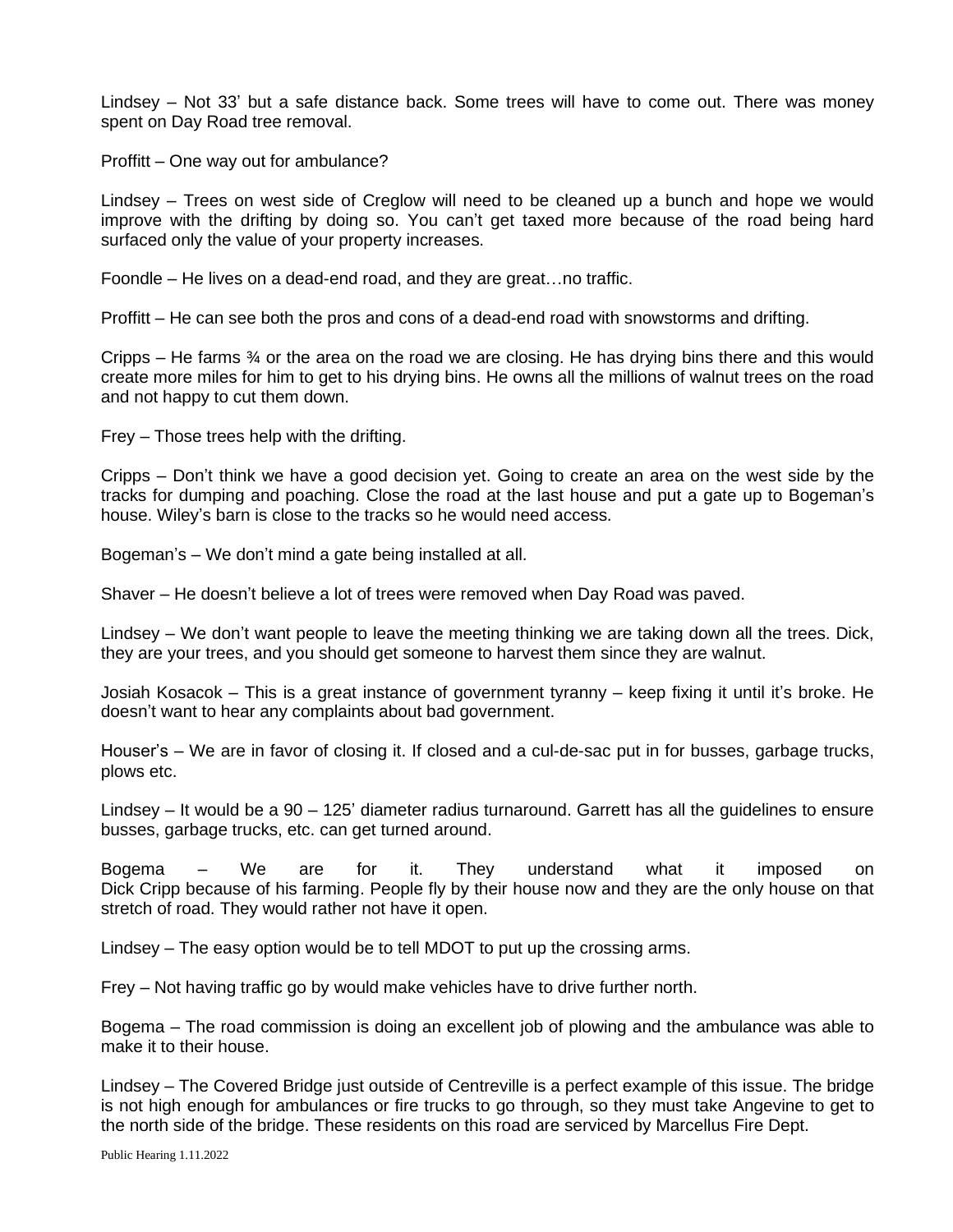Cripp – If they put in a cul-de-sac, it would probably be where he has property and a barn.

Lindsey – We would do a calculation of the property value and work with owners for the most practical working way of installing the cul-de-sac.

Myland – There are different ways to swing the cul-de-sac.

Farrell – Lives on Flowerfield Road but rides her horse on Creglow Road and appreciates having the roads to ride on but worried about the crashes with additional farm equipment on main roads and considers this a dangerous option.

Frey – There is a person who has a barn in the field and can see if there is anyone down there partying.

Spencer – Member of the township board. One reason for dust control is respiratory conditions and the dust control helps with that. If we don't pave it now it will probably be a really long time before it is paved. She is new to the board and this past year they paved 2 roads and her brother lives on Day Road and the road was really bad. She can see where it can be an inconvenience but also a lot of good things. Sounds like a lot of why we shouldn't do versus why we should.

Voting to make it the best for the community. Dick Cripp has letters from people opposing the closing.

Cardella – In favor of the crossing arms. Paperwork says any manipulations to a road would affect property value. Cul-de-sac will quadruple traffic. Trash thrown out more, postal workers are not in favor of as they would have to re-work all their routes. MDOT has to be here to listen to citizens comments.

Bohan – I'm probably the least inconvenienced here but I support the project. Safety is the standard point. The railroad crossing contains a lot of chemicals and the likelihood it happens would cause a lot more issues.

Foondle – Unfortunately too many motorists think a stop sign is just a suggestion. These types of crossings you have no idea what type of chemicals those train cars are carrying. Very difficult to determine unless you can read the train cars.

Frey – The same train goes across other crossings. He's I favor of the arms, not closing it.

Cripp – Concerned with the chemicals. He has seen 2 derailments in his lifetime without being caused by an auto accident.

Shaver – He has a letter from a property owner Larry Wiley voicing approval to close the crossing. He owns property on the southside of the crossing.

Frey – Lance Wiley, Larry's son doesn't like the idea and he knows of one other person who owns property on the road, and they are not in favor either but not here tonight.

Lindsey – Like I said, no decision will be made tonight, but we appreciate your opinion.

Frey – It should be up to the homeowners on Creglow, and the gravel roads and their opinions should value the most. Let's have a roll call vote tonight.